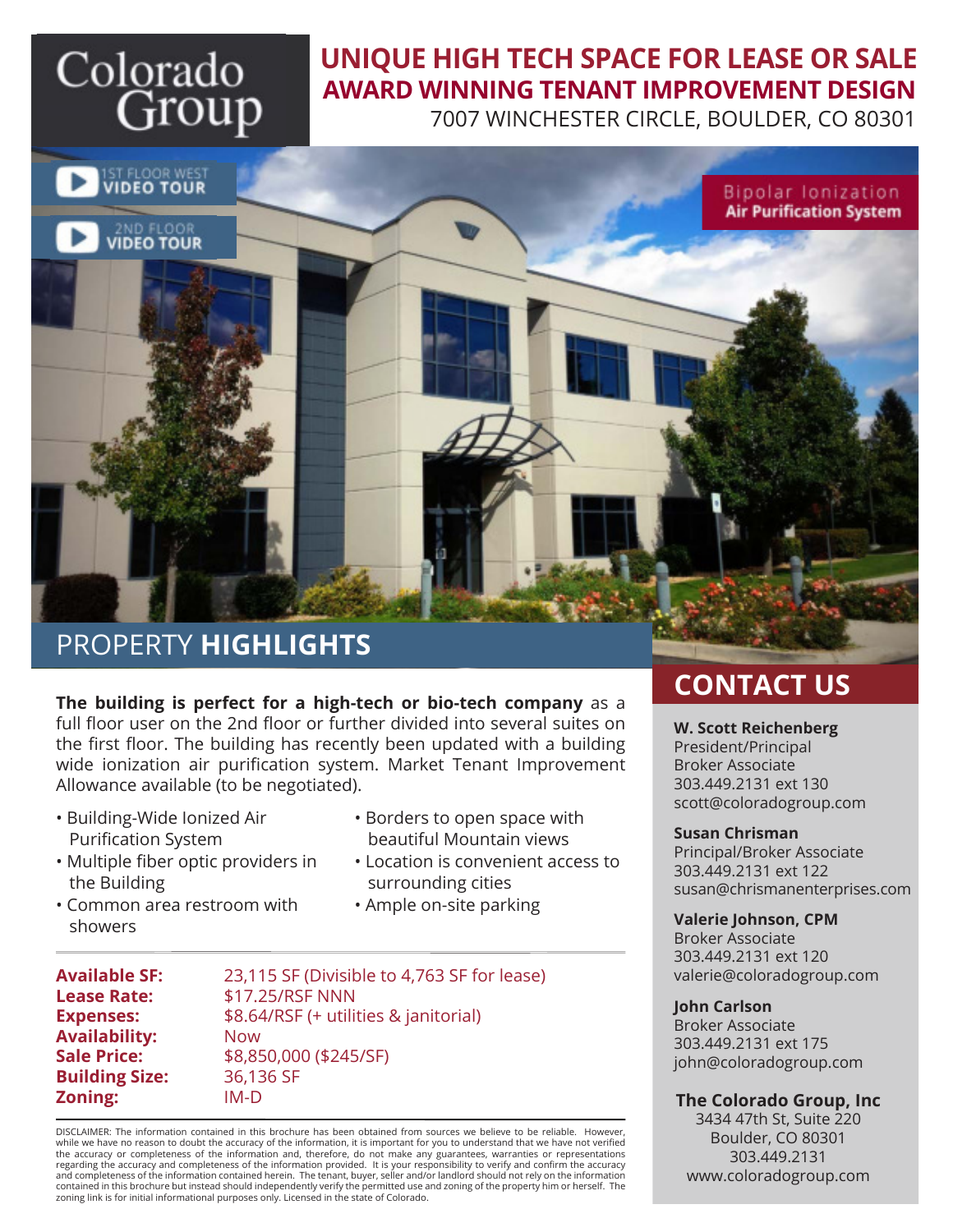## **UNIQUE HIGH TECH SPACE FOR LEASE OR SALE AWARD WINNING TENANT IMPROVEMENT DESIGN**

Colorado<br>Group

7007 WINCHESTER CIRCLE, BOULDER, CO 80301

PROPERTY **PHOTOS**



**The Colorado Group, Inc. | 3434 47th St, Suite 220, Boulder, CO 80301 | 303-449-2131 | www.coloradogroup.com** \* For a complete disclaimer, please see page one of this brochure.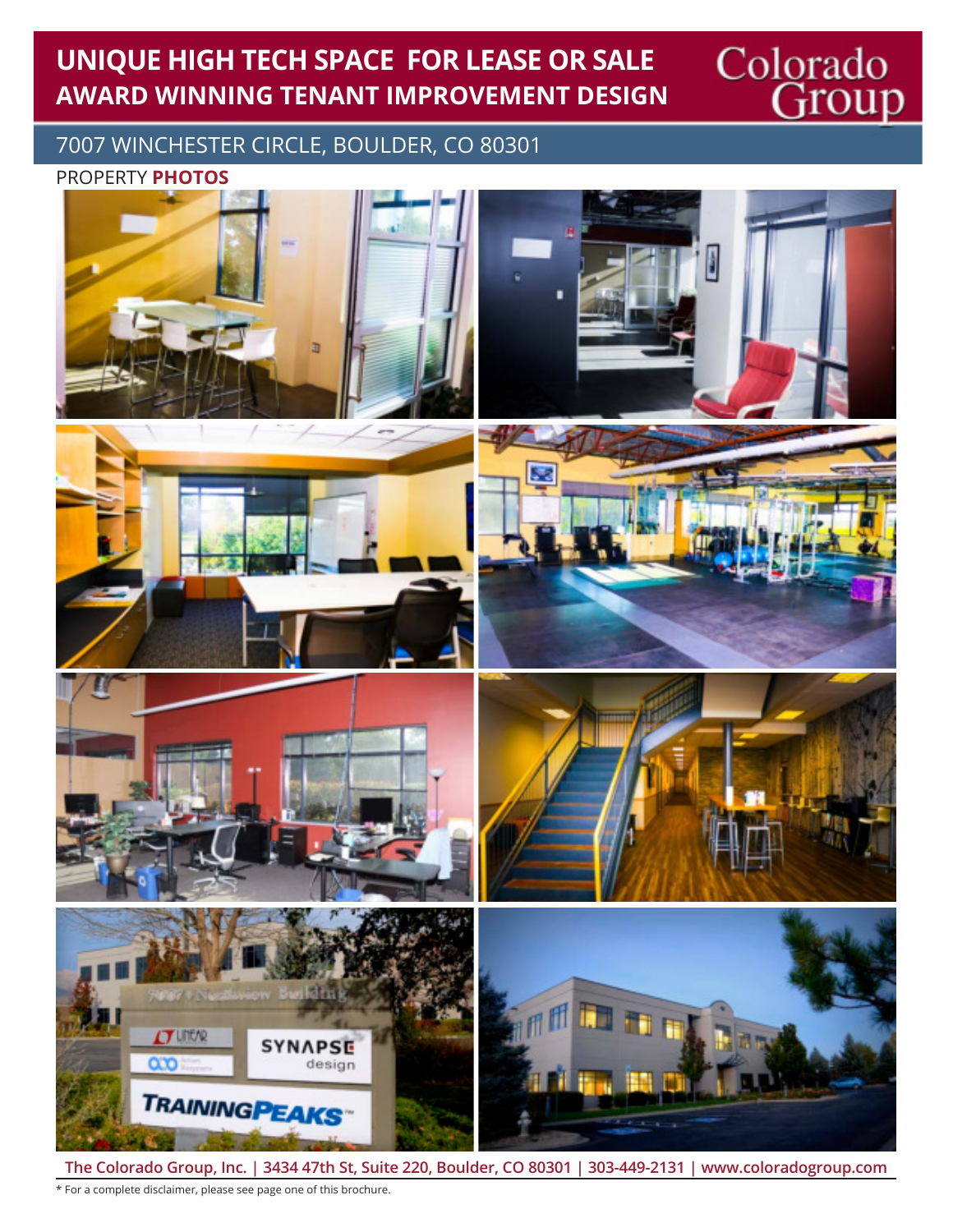## **UNIQUE HIGH TECH SPACE FOR LEASE OR SALE AWARD WINNING TENANT IMPROVEMENT DESIGN**

7007 WINCHESTER CIRCLE, BOULDER, CO 80301

### PROPERTY **FLOOR PLANS**

**FIRST FLOOR**

Colorado<br>Group



**SECOND FLOOR**



**The Colorado Group, Inc. | 3434 47th St, Suite 220, Boulder, CO 80301 | 303-449-2131 | www.coloradogroup.com** \* For a complete disclaimer, please see page one of this brochure.